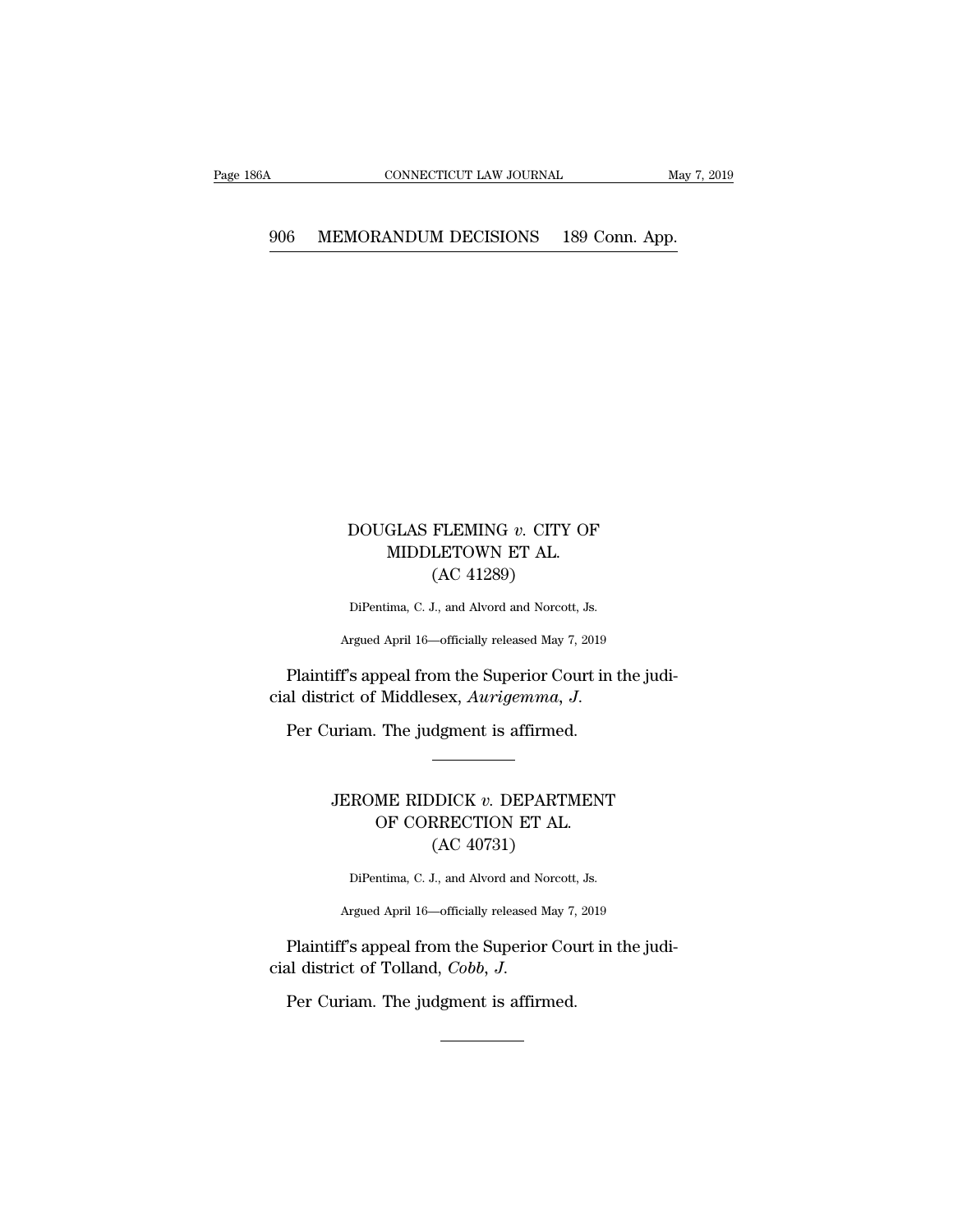# 189 CONNECTICUT LAW JOURNAL Page 187A<br>189 Conn. App. MEMORANDUM DECISIONS 907

### EXECUTE CONNECTICUT LAW JOURNAL Page 187A<br>
ISABELLA C. MENSAH *v*. CHARLES O. MENSAH<br>
(AC 41166) MORANDUM DEC<br>SAH v. CHARLES (<br>(AC 41166)<br>, Bright and Bear, Js. MENSAH  $v$ . CHARLES C<br>
(AC 41166)<br>
Lavine, Bright and Bear, Js. LA C. MENSAH v. CHARLES O. MENSAH<br>(AC 41166)<br>Lavine, Bright and Bear, Js.<br>Argued April 15—officially released May 7, 2019 ISABELLA C. MENSAH  $v$ . CHARLES O. MENSAH (AC 41166)<br>
Lavine, Bright and Bear, Js.<br>
Argued April 15—officially released May 7, 2019<br>
Defendant's appeal from the Superior Court in the<br>
dicial district of Hartford, *Ficeto*

(AC 41166)<br>(AC 41166)<br>Lavine, Bright and Bear, Js.<br>Argued April 15—officially released May 7, 2019<br>Defendant's appeal from the Superior Coul<br>judicial district of Hartford, *Ficeto*, J.<br>Per Curiam. The judgment is affirmed.

### Defendant's appeal from the Superior Court in the<br>dicial district of Hartford, *Ficeto*, *J.*<br>Per Curiam. The judgment is affirmed.<br><br>**LEROY MORRISON ET AL.** *v***. OLIVE J. WALLACE**<br>(AC 41525) rtford, *Ficeto*, *J.*<br>dgment is affirmed.<br>ET AL. *v*. OLIVE J<br>(AC 41525)<br>, Bright and Bear, Js. SON ET AL. *v*. OLIVE J<br>
(AC 41525)<br>
Lavine, Bright and Bear, Js. MORRISON ET AL. *v*. OLIVE J. WALLACE<br>(AC 41525)<br>Lavine, Bright and Bear, Js.<br>Argued April 15—officially released May 7, 2019

LEROY MORRISON ET AL. v. OLIVE J. WALLACE<br>
(AC 41525)<br>
Lavine, Bright and Bear, Js.<br>
Argued April 15—officially released May 7, 2019<br>
Defendant's appeal from the Superior Court in the<br>
dicial district of Hartford, Housing Function of Hartford, Housing Session, *Shah, J.* Per Curiam. The judgment is affirmed.<br>Per Curiam. The judgment is affirmed.

#### Defendant's appeal from the Superior Court in the<br>icial district of Hartford, Housing Session, *Shah*, *J.*<br>Per Curiam. The judgment is affirmed.<br>JOHN S. KAMINSKI *v.* CORRECTION OFFICER<br>ALEXANDER ET AL. of Hartford, Housing Sesside<br>he judgment is affirmed.<br>IINSKI v. CORRECTION C<br>ALEXANDER ET AL.<br>(AC 41694) (AC 41694) JOHN S. KAMINSKI v. CORRECTION OFFICER<br>ALEXANDER ET AL.<br>(AC 41694)<br>Alvord, Moll and Pellegrino, Js.<br>Argued April 18—officially released May 7, 2019 ALEXANDER ET AL.<br>
(AC 41694)<br>
Alvord, Moll and Pellegrino, Js.<br>
Argued April 18—officially released May 7, 2019 ALEXANDER ET AL.<br>
(AC 41694)<br>
Mord, Moll and Pellegrino, Js.<br>
Argued April 18—officially released May 7, 2019<br>
Plaintiff's appeal from the Superior Court in the judi-<br>
al district of New Britain, *Morgan*, J.

(AC 41694)<br>
(AC 41694)<br>
Alvord, Moll and Pellegrino, Js.<br>
Argued April 18—officially released May 7, 2019<br>
Plaintiff's appeal from the Superior Court in the judi-<br>
cial district of New Britain, *Morgan*, *J.*<br>
Per Curiam. Argued April 18—officially released May 7, 2019<br>
Plaintiff's appeal from the Superior Court in the judi-<br>
cial district of New Britain, *Morgan*, *J*.<br>
Per Curiam. The judgment is affirmed. The plaintiff's<br>
claims on the a Argued April 18—officially released May 7, 2019<br>
Plaintiff's appeal from the Superior Court in the judi-<br>
cial district of New Britain, *Morgan*, *J*.<br>
Per Curiam. The judgment is affirmed. The plaintiff's<br>
claims on the a Plaintiff's appeal from the Superior Courcial district of New Britain, *Morgan*, *J.*<br>Per Curiam. The judgment is affirmed. T<br>claims on the appeal are inadequately brief<br>we decline to review them. See *Pryor* v<br>Conn. App.